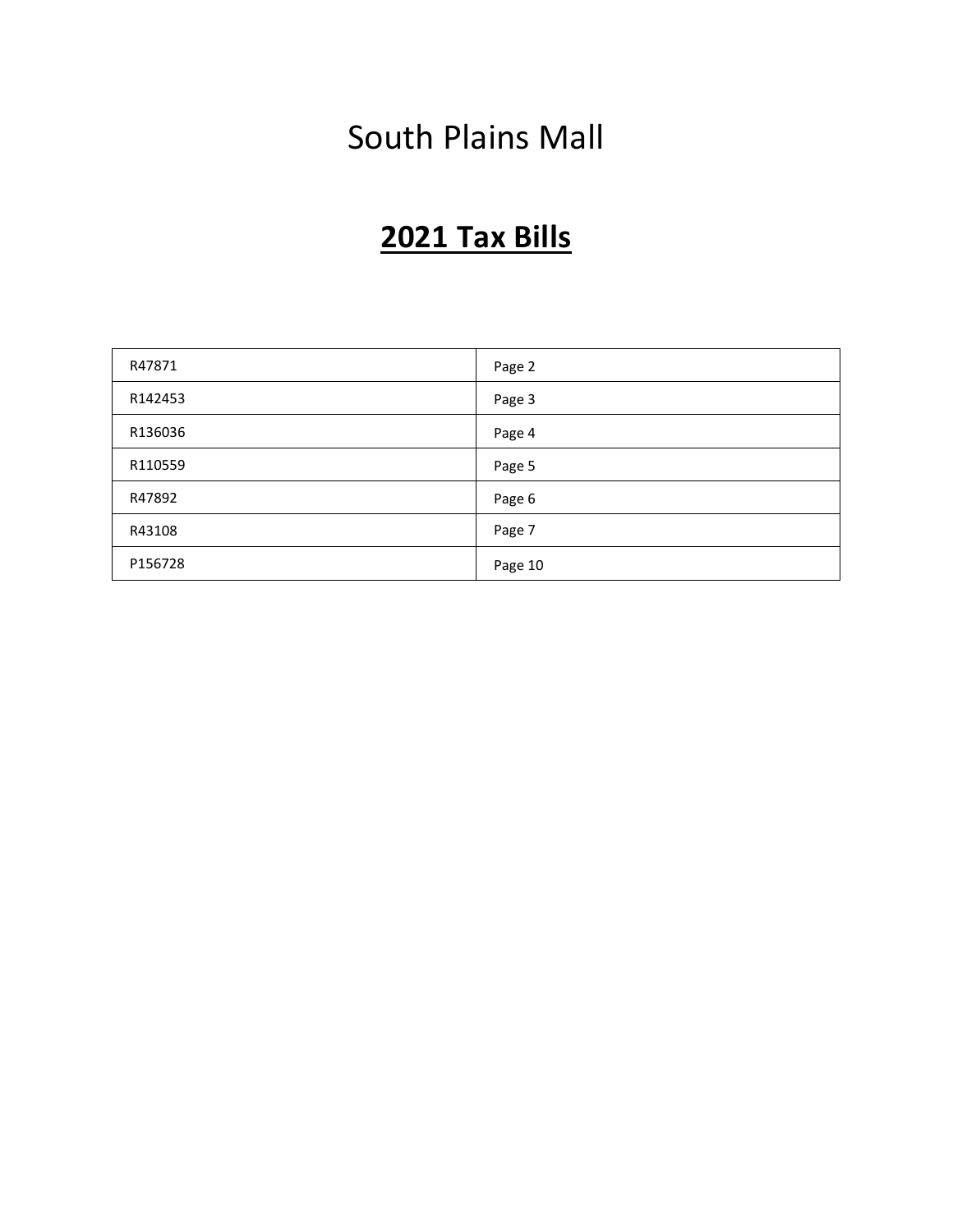#### **LUBBOCK CENTRAL APPRAISAL DISTRICT** PO BOX 10568 - 2109 AVENUE Q **LUBBOCK, TEXAS 79408-3568**

# **2021 TAX STATEMENT**

## (806) 762-5000 EXT: 6 www.lubbockcad.org PRINT DATE: 11/9/2021

| PLEASE RETAIN THIS PORTION FOR YOUR RECORDS |                         |                                 |                                                | <b>VALUATION BREAKDOWN</b>                     |                 |                                            |                            | <b>PAYABLE UPON RECEIPT</b> |
|---------------------------------------------|-------------------------|---------------------------------|------------------------------------------------|------------------------------------------------|-----------------|--------------------------------------------|----------------------------|-----------------------------|
| <b>LAND-HS</b>                              | <b>LAND-NHS</b>         | <b>AG-MKT</b>                   | <b>IMPV-NHS/PERS PROP</b><br>IMPV-HS<br>AG-USE |                                                |                 |                                            | <b>APPRAISED</b>           |                             |
| o                                           | 14,087,955              | 0                               | 0                                              | 112,648,156                                    |                 |                                            | 126.736.111                |                             |
| ASSESSMENT RATIO 100%                       |                         |                                 |                                                |                                                |                 |                                            |                            |                             |
| <b>JURISDICTION</b>                         | <b>HOMESTEAD</b><br>CAP | <b>TOTAL</b><br><b>ASSESSED</b> | <b>EXEMPTIONS</b>                              | <b>TAXABLE</b><br><b>VALUE</b>                 | <b>TAX RATE</b> | <b>TAX AMOUNT</b><br><b>BEFORE PENALTY</b> |                            | <b>TAX AMOUNT</b>           |
| City Of Lubbock                             |                         | 126,736,111                     |                                                | 126,736,11                                     | 0.5232300       | 663,121.35                                 |                            | 663,121.35                  |
| <b>Lubbock County</b>                       |                         | 126,736,111                     |                                                | 126,736,111                                    | 0.3599900       | 456,237.33                                 |                            | 456,237.33                  |
| Lubb Cnty Hospital                          |                         | 126,736,111                     |                                                | 126,736,111                                    | 0.1031640       | 130,746.04                                 |                            | 130,746.04                  |
| Lubbock ISD                                 |                         | 126,736,111                     |                                                | 126,736,111                                    | 1.1355000       | 1,439,088.54                               |                            | 1.439.088.54                |
| <b>Hi Plains Water</b>                      |                         | 126,736,111                     |                                                | 126.736.111                                    | 0.0051000       | 6.463.54                                   |                            | 6,463.54                    |
| <b>EXEMPTION CODES:</b>                     |                         |                                 |                                                | ** CITY TAXES REDUCED BY ADDITIONAL SALES TAX: |                 | 150.207.64<br>17015032                     | <b>TOTAL</b><br><b>NIC</b> | 2,695,656.80                |

#### **EXEMPTION CODES:**

\*\* COUNTY TAXES REDUCED BY ADDITIONAL SALES TAX: 172,158.33 SEE REVERSE SIDE FOR ADDITIONAL TAX INFORMATION

# **TIM RADLOFF**

## **PAYMENT SCHEDULE**

l pue

|                                                                  | <b>QUICKREF:</b>                                                                   | R47871                                |                                                 | <u>FAIMENI ƏVIEDULE</u> |                                                        |                                |  |
|------------------------------------------------------------------|------------------------------------------------------------------------------------|---------------------------------------|-------------------------------------------------|-------------------------|--------------------------------------------------------|--------------------------------|--|
| <b>DI OWNER ID: 00126536</b><br>OWNER % : 100.00<br>EI<br>P<br>s |                                                                                    |                                       | <b>IF TAXES</b><br><b>ARE</b><br><b>PAID IN</b> |                         | LESS (-) DISCOUNT<br>OR PLUS (+)<br>PENALTY / INTEREST | <b>TOTAL</b><br><b>TAX DUE</b> |  |
| $\mathbb{R}$                                                     |                                                                                    | Legal: SOUTH PLAINS TR A LESS W5.57AC | <b>NOV 2021</b>                                 |                         | .00                                                    | 2,695,656.80                   |  |
| P                                                                | $\circ$<br>R & TR B LESS E6.93ACS (LESS BLDG ONLY)                                 |                                       | <b>DEC 2021</b>                                 |                         | .00                                                    | 2.695,656.80                   |  |
| IE.                                                              | $\mathsf{P}$                                                                       |                                       | <b>JAN 2022</b>                                 |                         | .00                                                    | 2,695,656.80                   |  |
|                                                                  | Situs: 6002 SLIDE RD LUBBOCK<br>R T                                                |                                       | <b>FEB 2022</b>                                 | 7%                      | 188,695.96                                             | 2.884.352.76                   |  |
|                                                                  | т<br>DBA: SOUTH PLAINS MALL & BARNES &<br>Y<br>$\Omega$<br>N NOBLE, JC PENNEY, FIR |                                       | <b>MAR 2022</b>                                 | 9%                      | 242.609.11                                             | 2,938,265.91                   |  |
|                                                                  |                                                                                    |                                       | APR 2022                                        | 11%                     | 296,522.25                                             | 2.992.179.05                   |  |
| $\mathbf{o}$                                                     | IMACERICH SOUTH PLAINS LP                                                          |                                       | <b>MAY 2022</b>                                 | 13%                     | 350,435.39                                             | 3,046,092.19                   |  |
| w                                                                | l% MACERICH RET                                                                    |                                       | <b>JUN 2022</b>                                 | 15%                     | 404.348.53                                             | 3.100.005.33                   |  |
| N                                                                | IPO BOX 4085                                                                       |                                       | <b>JUL 2022</b>                                 | 18%+20%                 | 1.121.393.19                                           | 3,817,049.99                   |  |
| R                                                                | SANTA MONICA                                                                       | CA 90411                              | <b>AUG 2022</b>                                 | 19%/20%                 | 1,153,741.09                                           | 3.849.397.89                   |  |
|                                                                  |                                                                                    | <b>CITY</b>                           |                                                 |                         | FOR TOTAL TAX DUE                                      |                                |  |

| <b>CEILING ON OVER 65 OR</b><br><b>DISABLED HOMESTEAD</b> | <b>CITY</b>    |  |
|-----------------------------------------------------------|----------------|--|
|                                                           | <b>COUNTY</b>  |  |
|                                                           | <b>ISCHOOL</b> |  |

\* IF YOU ARE 65 YEARS OF AGE OR OLDER OR ARE DISABLED AND THE PROPERTY DESCRIBED IN THIS DOCUMENT IS YOUR HOMESTEAD, YOU SHOULD CONTACT THE APPRAISAL DISTRICT REGARDING ANY ENTITLEMENT YOU MAY HAVE TO A POSTPONEMENT IN THE PAYMENT OF THESE TAXES.

\* TAXES BECOME DELINQUENT ON FEBRUARY 1, 2022. AFTER JUNE AN ADDITIONAL PENALTY OF 20% WILL BE IMPOSED ON THE AMOUNT OF TAXES, PENALTY AND INTEREST ON REAL PROPERTY. AFTER MARCH AN ADDITIONAL PENALTY OF 20% WILL BE IMPOSED ON THE AMOUNT OF TAXES, PENALTY AND INTEREST ON PERSONAL PROPERTY. AFTER JULY AN ADDITIONAL 1% INTEREST PER MONTH WILL BE APPLIED.

\* IF YOU HAVE QUESTIONS, PLEASE CALL (806) 762-5000. YOUR PAYMENT MUST BE POSTMARKED BY JANUARY 31, 2022 TO AVOID PENALTIES AND INTEREST. \* YOUR CHECK MAY BE CONVERTED TO AN ELECTRONIC FUNDS TRANSFER.

# **2021 TAX STATEMENT**

MAKE CHECKS PAYABLE TO: LUBBOCK CENTRAL APPRAISAL DISTRICT PO BOX 10568 - 2109 AVENUE Q LUBBOCK, TEXAS 79408-3568 (806) 762-5000 EXT: 6 www.lubbockcad.org

PRINT DATE: 11/9/2021

PLEASE RETURN THIS PORTION

 $\label{eq:3} \mathcal{L}^{\text{G}}(\mathcal{L}_{\text{eff}}) = \mathcal{L}^{\text{G}}(\mathcal{L}_{\text{eff}}) \otimes \mathcal{L}^{\text{G}}(\mathcal{L}_{\text{eff}})$ 

**REFER TO THE PAYMENT SCHEDULE ABOVE** 

| RAL APPRAISAL DISTRICT                        | <b>PAYABLE UPON RECEIPT</b> | R47871<br><b>QUICKREF:</b>                                                                     |                                                   |  |  |
|-----------------------------------------------|-----------------------------|------------------------------------------------------------------------------------------------|---------------------------------------------------|--|--|
| 2109 AVENUE Q<br>S 79408-3568                 |                             | D OWNER ID: 00126536                                                                           |                                                   |  |  |
| KT: 6                                         |                             | OWNER % : 100.00                                                                               |                                                   |  |  |
| l.org                                         |                             | P<br>s                                                                                         |                                                   |  |  |
|                                               |                             | R                                                                                              | Legal: SOUTH PLAINS TR A LESS W5.57AC             |  |  |
|                                               |                             | O<br>P                                                                                         | & TR B LESS E6.93ACS (LESS BLDG ONLY)             |  |  |
|                                               |                             | E<br>Situs: 6002 SLIDE RD LUBBOCK<br>R                                                         |                                                   |  |  |
|                                               |                             | T                                                                                              | DBA: SOUTH PLAINS MALL & BARNES &                 |  |  |
| <b>OWNER ID: 00126536</b><br>Quickref: R47871 |                             | N NOBLE, JC PENNEY, FIR                                                                        |                                                   |  |  |
|                                               |                             | TO RECEIVE A RECEIPT<br><b>CHECK BOX</b>                                                       | <b>TAX DUE</b>                                    |  |  |
| <b>MACERICH SOUTH PLAINS LP</b>               |                             |                                                                                                | 2,695,656.80                                      |  |  |
| <b>% MACERICH RET</b>                         |                             |                                                                                                |                                                   |  |  |
| PO BOX 4085<br>SANTA MONICA<br>CA 90411       |                             |                                                                                                | CHANGE OF ADDRESS OR OWNERSHIP CORRECTION ON BACK |  |  |
|                                               |                             | EL 18 I I I I I I DONE E DE LA LIGILIA DELLE DI II I I INDIA 20 I I I D'ARTI D'ANTI TITO DELL' |                                                   |  |  |

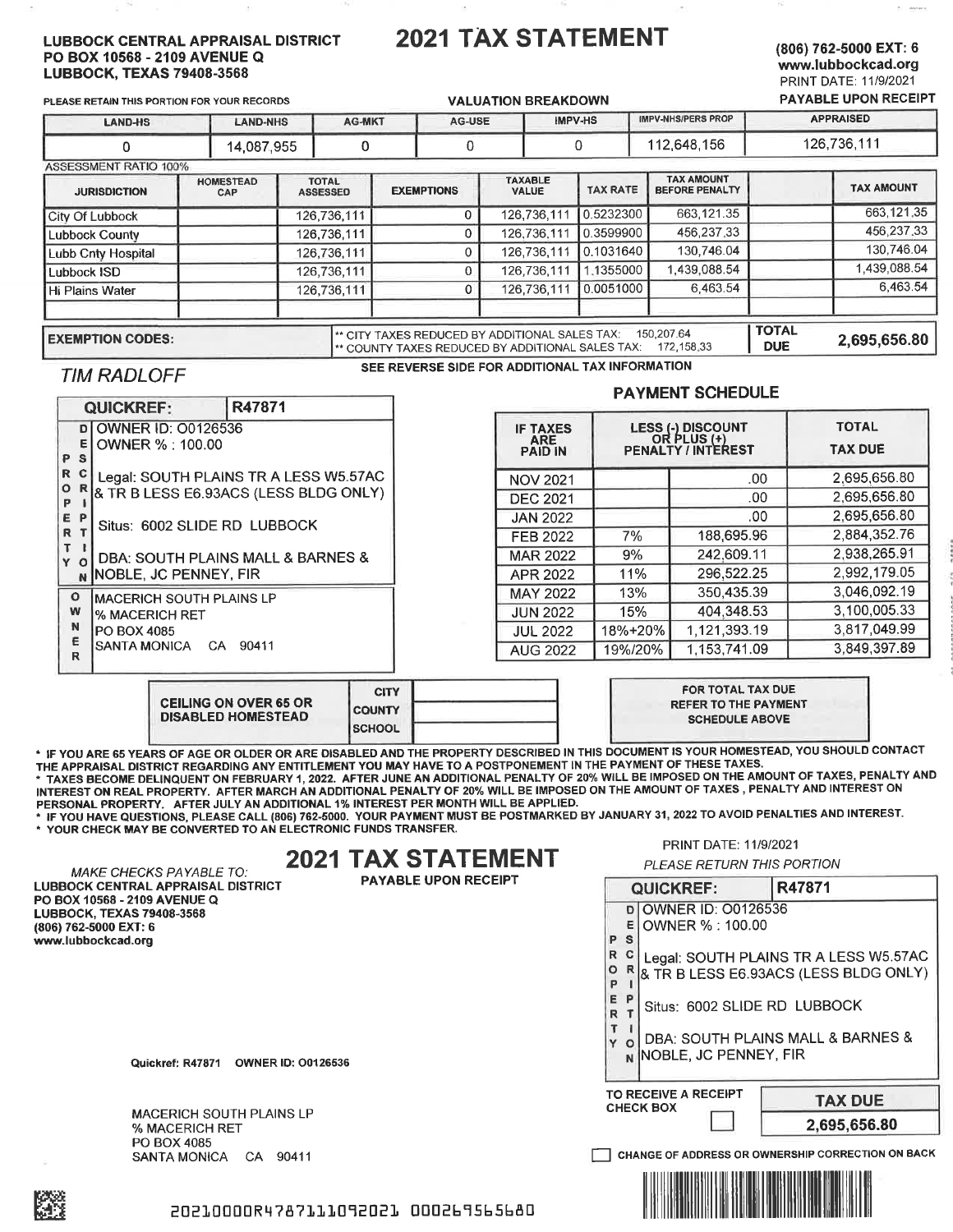#### **LUBBOCK CENTRAL APPRAISAL DISTRICT** PO BOX 10568 - 2109 AVENUE Q **LUBBOCK, TEXAS**

# **2021 TAX STATEMENT**

#### (806) 762-5000 EXT: 6 www.lubbockcad.org **PRINT DATE: 11/9/2021 PAYABLE UPON RECEIPT**

**R142483** 

PLEASE RETAIN THIS POR

**VALUATION BREAKDOWN IMPV-NHS/PERS PROP** APPRAISED AG-USE **IMPV-HS** LAND-HS **LAND-NHS AG-MK** 2.044.140  $\Omega$ 1.968.585  $\overline{0}$  $\cap$ 75,555  $\Omega$ ASSESSMENT RATIO 100% **TAX AMOUNT** TAXABLE **HOMESTEAD TOTAL** EXEMPTIONS **TAX AMOUNT ILIPISDICTION**  $CAD$ TAX RATE **BEFORE PENALTY** ASSESSED VALUE

|                         | $- \cdot \cdot$ |                                                                                                                |  |                       |            |              |           |
|-------------------------|-----------------|----------------------------------------------------------------------------------------------------------------|--|-----------------------|------------|--------------|-----------|
| City Of Lubbock         |                 | 2.044.140                                                                                                      |  | 2.044,140   0.5232300 | 10,695.56  |              | 10.695.56 |
| <b>Lubbock County</b>   |                 | 2.044.140                                                                                                      |  | 2.044.140 0.3599900   | 7,358.70   |              | 7.358.70  |
| Lubb Cnty Hospital      |                 | 2.044.140                                                                                                      |  | 2.044,140 0.1031640   | 2.108.82   |              | 2.108.82  |
| Lubbock ISD             |                 | 2.044.140                                                                                                      |  | 2.044.140 1.1355000   | 23,211,21  |              | 23.211.21 |
| <b>Hi Plains Water</b>  |                 | 2,044,140                                                                                                      |  | 2.044.140 0.0051000   | 104.25     |              | 104.25    |
|                         |                 |                                                                                                                |  |                       |            | <b>TOTAL</b> |           |
| <b>EXEMPTION CODES:</b> |                 | ** CITY TAXES REDUCED BY ADDITIONAL SALES TAX:<br><sup>1**</sup> COUNTY TAXES REDUCED BY ADDITIONAL SALES TAX: |  | 2.422.71<br>2.776.76  | <b>DUE</b> | 43,478.54    |           |

## **TIM RADLOFF**

#### SEE REVERSE SIDE FOR ADDITIONAL TAX INFORMATION

|                                                                                |                     |                                                 |         | <b>PAYMENT SCHEDULE</b>                                       |                                |
|--------------------------------------------------------------------------------|---------------------|-------------------------------------------------|---------|---------------------------------------------------------------|--------------------------------|
| QUICKREF:<br>OWNER ID: 00126536<br>D<br>E<br>OWNER % : 100.00<br>P<br><b>S</b> | R <sub>142453</sub> | <b>IF TAXES</b><br><b>ARE</b><br><b>PAID IN</b> |         | <b>LESS (-) DISCOUNT</b><br>OR PLUS (+)<br>PENALTY / INTEREST | <b>TOTAL</b><br><b>TAX DUE</b> |
| R<br>c<br>Legal: SOUTH PLAINS TR D<br>$\mathbb{R}$<br>$\circ$                  |                     | <b>NOV 2021</b>                                 |         | .00                                                           | 43.478.54                      |
| P                                                                              |                     | <b>DEC 2021</b>                                 |         | .00                                                           | 43.478.54                      |
| Situs: LUBBOCK 79414<br>$\mathsf{P}$<br>E.                                     |                     | <b>JAN 2022</b>                                 |         | .00                                                           | 43,478.54                      |
| R<br>DBA: PARKING: HOME DEPOT                                                  |                     | FEB 2022                                        | 7%      | 3,043.51                                                      | 46,522.05                      |
| T.<br>Y<br>$\circ$                                                             |                     | <b>MAR 2022</b>                                 | 9%      | 3,913.09                                                      | 47,391.63                      |
| N                                                                              |                     | APR 2022                                        | 11%     | 4.782.64                                                      | 48.261.18                      |
| $\circ$<br>IMACERICH SOUTH PLAINS LP                                           |                     | <b>MAY 2022</b>                                 | 13%     | 5.652.20                                                      | 49.130.74                      |
| w<br><b>% MACERICH RET</b>                                                     |                     | <b>JUN 2022</b>                                 | 15%     | 6,521.79                                                      | 50,000.33                      |
| N<br>PO BOX 4085<br>SANTA MONICA<br>R                                          |                     | <b>JUL 2022</b>                                 | 18%+20% | 18,087.09                                                     | 61.565.63                      |
|                                                                                | CA 90411            | <b>AUG 2022</b>                                 | 19%/20% | 18,608.83                                                     | 62.087.37                      |
|                                                                                | <b>CITY</b>         |                                                 |         | <b>FOR TOTAL TAX DUE</b>                                      |                                |

|                                                           | <b>CITY</b>   | FOR TOTAL TAX DUE                                    |
|-----------------------------------------------------------|---------------|------------------------------------------------------|
| <b>CEILING ON OVER 65 OR</b><br><b>DISABLED HOMESTEAD</b> | <b>COUNTY</b> | <b>REFER TO THE PAYMENT</b><br><b>SCHEDULE ABOVE</b> |
|                                                           | <b>SCHOOL</b> |                                                      |

\* IF YOU ARE 65 YEARS OF AGE OR OLDER OR ARE DISABLED AND THE PROPERTY DESCRIBED IN THIS DOCUMENT IS YOUR HOMESTEAD, YOU SHOULD CONTACT THE APPRAISAL DISTRICT REGARDING ANY ENTITLEMENT YOU MAY HAVE TO A POSTPONEMENT IN THE PAYMENT OF THESE TAXES.

\* TAXES BECOME DELINQUENT ON FEBRUARY 1, 2022. AFTER JUNE AN ADDITIONAL PENALTY OF 20% WILL BE IMPOSED ON THE AMOUNT OF TAXES, PENALTY AND INTEREST ON REAL PROPERTY. AFTER MARCH AN ADDITIONAL PENALTY OF 20% WILL BE IMPOSED ON THE AMOUNT OF TAXES, PENALTY AND INTEREST ON PERSONAL PROPERTY. AFTER JULY AN ADDITIONAL 1% INTEREST PER MONTH WILL BE APPLIED.

IF YOU HAVE QUESTIONS, PLEASE CALL (806) 762-5000. YOUR PAYMENT MUST BE POSTMARKED BY JANUARY 31, 2022 TO AVOID PENALTIES AND INTEREST. \* YOUR CHECK MAY BE CONVERTED TO AN ELECTRONIC FUNDS TRANSFER.

# **2021 TAX STATEMENT**

MAKE CHECKS PAYABLE TO: LUBBOCK CENTRAL APPRAISAL DISTRICT PO BOX 10568 - 2109 AVENUE Q LUBBOCK, TEXAS 79408-3568 (806) 762-5000 EXT: 6 www.lubbockcad.org

**PAYABLE UPON RECEIPT** 

PRINT DATE: 11/9/2021

PLEASE RETURN THIS PORTION

**QUICKREF:** R142453 D OWNER ID: 00126536 E OWNER %: 100.00 P S R  $\mathbf{C}$ Legal: SOUTH PLAINS TR D  $\circ$  $R$ P  $\mathbf{I}$ Situs: LUBBOCK 79414 E P  $\mathbb{R}$ ா DBA: PARKING: HOME DEPOT T  $\overline{\phantom{a}}$ Y  $\circ$ N TO RECEIVE A RECEIPT **TAX DUE CHECK BOX** 43,478.54 CHANGE OF ADDRESS OR OWNERSHIP CORRECTION ON BACK



**MACERICH SOUTH PLAINS LP** % MACERICH RET PO BOX 4085 SANTA MONICA CA 90411



2021000R14245311092021 000004347854



| S 79408-3568 |                               |        |  |
|--------------|-------------------------------|--------|--|
|              | <b>RTION FOR YOUR RECORDS</b> |        |  |
|              | <b>I AND NUC</b>              | AC MKT |  |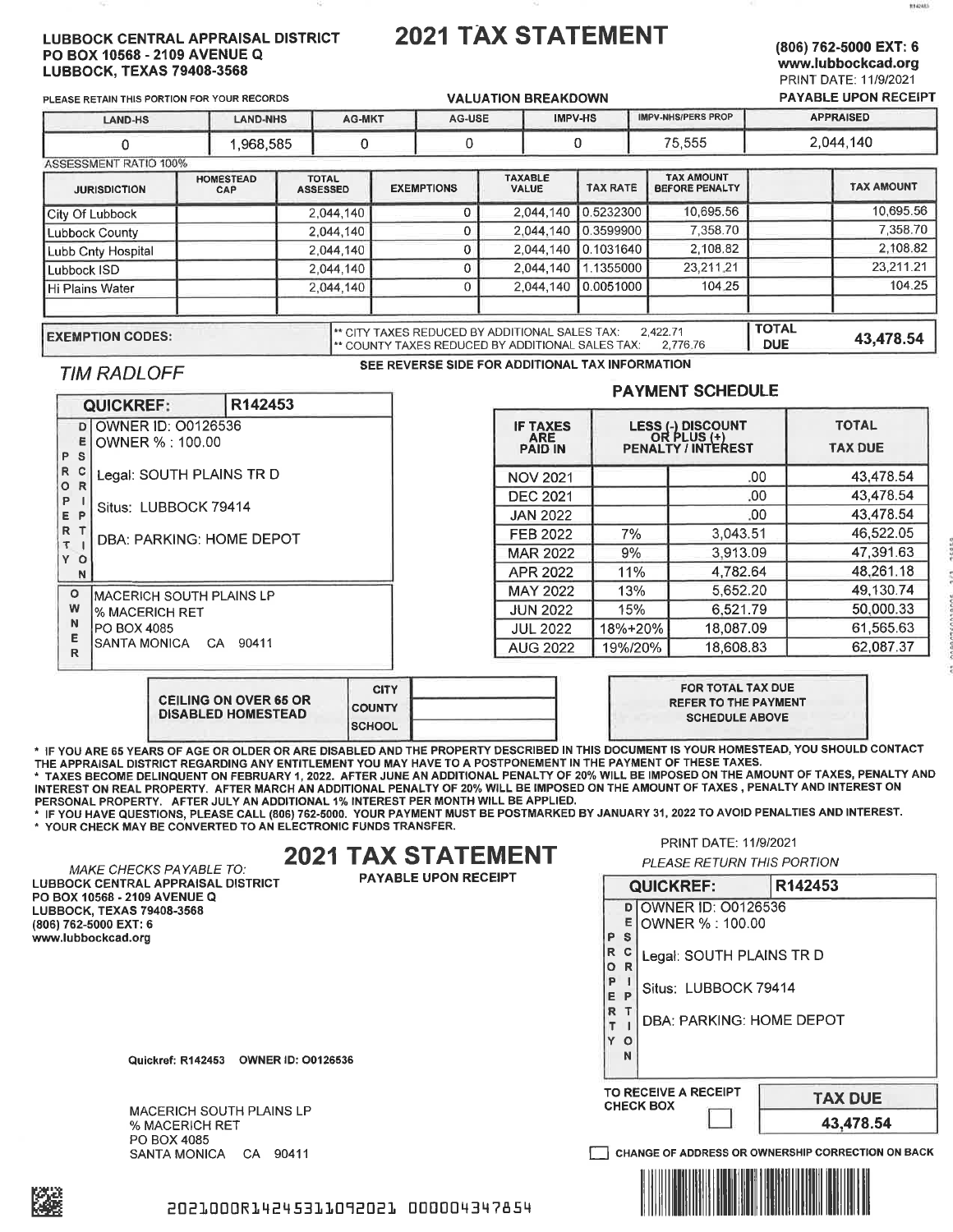#### **LUBBOCK CENTRAL APPRAISAL DISTRICT** PO BOX 10568 - 2109 AVENUE Q **LUBBOCK, TEXAS 79408-3568**

# **2021 TAX STATEMENT**

#### (806) 762-5000 EXT: 6 www.lubbockcad.org PRINT DATE: 11/9/2021

30,328.33

PLEASE RETAIN THIS PORTION FOR YOUR RECORDS **VALUATION BREAKDOWN PAYABLE UPON RECEIPT LAND-HS I AND-NHS** AG-MKT **AGJISE IMPV-HS IMPV-NHS/PERS PROP APPRAISED**  $\overline{0}$ 749.930  $\overline{0}$  $\overline{0}$  $\Omega$ 675.954 1,425,884 **ASSESSMENT RATIO 100%** TOTAL<br>ASSESSED **HOMESTEAD TAXABLE TAX AMOUNT JURISDICTION EXEMPTIONS TAX RATE TAX AMOUNT** BEFORE PENAL TY CAP VALUE **City Of Lubbock** 1,425,884  $\overline{0}$ 1,425,884 0.5232300 7.460.65 7,460.65 **Lubbock County** 1,425,884  $\pmb{0}$ 0.3599900 1,425,884 5,133.04 5,133.04 Lubb Cnty Hospital 1,425,884  $\overline{0}$ 1,425,884 0.1031640 1,471.00 1,471.00 Lubbock ISD 1,425,884  $\bf 0$ 16,190.92 1,425,884 1.1355000 16,190.92 **Hi Plains Water** 1,425,884  $\overline{0}$ 1,425,884 0.0051000  $72.72$ 72.72

\*\* CITY TAXES REDUCED BY ADDITIONAL SALES TAX:

\*\* COUNTY TAXES REDUCED BY ADDITIONAL SALES TAX:

## **EXEMPTION CODES:**

SEE REVERSE SIDE FOR ADDITIONAL TAX INFORMATION

# **TIM RADLOFF**

### **PAYMENT SCHEDULE**

1,936,92

1,689.96

**TOTAL** 

**DUE** 

|                                  | <b>QUICKREF:</b>                                | R136036 | <b>PAYMENI SCHEDULE</b> |                                                 |         |                                                        |                                |
|----------------------------------|-------------------------------------------------|---------|-------------------------|-------------------------------------------------|---------|--------------------------------------------------------|--------------------------------|
| ε<br>P<br>s                      | <b>DIOWNER ID: 00126536</b><br>OWNER % : 100.00 |         |                         | <b>IF TAXES</b><br><b>ARE</b><br><b>PAID IN</b> |         | LESS (-) DISCOUNT<br>OR PLUS (+)<br>PENALTY / INTEREST | <b>TOTAL</b><br><b>TAX DUE</b> |
| R<br>$\mathbf c$<br>R<br>$\circ$ | Legal: SOUTH PLAINS NE/C OF TR A                |         |                         | <b>NOV 2021</b>                                 |         | .00                                                    | 30,328.33                      |
| P                                |                                                 |         |                         | <b>DEC 2021</b>                                 |         | .00                                                    | 30,328.33                      |
| E.                               | Situs: 5702 SLIDE RD LUBBOCK<br>P               |         |                         | <b>JAN 2022</b>                                 |         | .00                                                    | 30,328.33                      |
| $\mathsf{R}$                     | DBA: OLIVE GARDEN REST.                         |         |                         | FEB 2022                                        | 7%      | 2,123.00                                               | 32,451.33                      |
| Y O                              |                                                 |         |                         | <b>MAR 2022</b>                                 | 9%      | 2.729.56                                               | 33,057.89                      |
| N                                |                                                 |         |                         | APR 2022                                        | 11%     | 3,336.12                                               | 33.664.45                      |
| $\circ$                          | IMACERICH SOUTH PLAINS LP                       |         |                         | <b>MAY 2022</b>                                 | 13%     | 3.942.68                                               | 34,271.01                      |
| W                                | % MACERICH RET                                  |         |                         | <b>JUN 2022</b>                                 | 15%     | 4.549.26                                               | 34,877.59                      |
|                                  | N<br>IPO BOX 4085                               |         |                         | <b>JUL 2022</b>                                 | 18%+20% | 12.616.59                                              | 42.944.92                      |
| R                                | ISANTA MONICA<br>CA 90411                       |         |                         | <b>AUG 2022</b>                                 | 19%/20% | 12.980.53                                              | 43,308.86                      |
|                                  |                                                 |         |                         |                                                 |         |                                                        |                                |

| <b>CEILING ON OVER 65 OR</b><br><b>DISABLED HOMESTEAD</b> | <b>CITY</b>    | FOR TOTAL TAX DUE           |
|-----------------------------------------------------------|----------------|-----------------------------|
|                                                           | <b>COUNTY</b>  | <b>REFER TO THE PAYMENT</b> |
|                                                           | <b>ISCHOOL</b> | <b>SCHEDULE ABOVE</b>       |

\* IF YOU ARE 65 YEARS OF AGE OR OLDER OR ARE DISABLED AND THE PROPERTY DESCRIBED IN THIS DOCUMENT IS YOUR HOMESTEAD, YOU SHOULD CONTACT THE APPRAISAL DISTRICT REGARDING ANY ENTITLEMENT YOU MAY HAVE TO A POSTPONEMENT IN THE PAYMENT OF THESE TAXES. TAXES BECOME DELINQUENT ON FEBRUARY 1, 2022. AFTER JUNE AN ADDITIONAL PENALTY OF 20% WILL BE IMPOSED ON THE AMOUNT OF TAXES, PENALTY AND

INTEREST ON REAL PROPERTY. AFTER MARCH AN ADDITIONAL PENALTY OF 20% WILL BE IMPOSED ON THE AMOUNT OF TAXES , PENALTY AND INTEREST ON PERSONAL PROPERTY. AFTER JULY AN ADDITIONAL 1% INTEREST PER MONTH WILL BE APPLIED.

IF YOU HAVE QUESTIONS, PLEASE CALL (806) 762-5000. YOUR PAYMENT MUST BE POSTMARKED BY JANUARY 31, 2022 TO AVOID PENALTIES AND INTEREST. \* YOUR CHECK MAY BE CONVERTED TO AN ELECTRONIC FUNDS TRANSFER.

#### PRINT DATE: 11/9/2021 **2021 TAX STATEMENT** PLEASE RETURN THIS PORTION **PAYABLE UPON RECEIPT QUICKREF:** R136036 D OWNER ID: 00126536 E OWNER % : 100.00 P S R C Legal: SOUTH PLAINS NE/C OF TR A O<sub>R</sub> P  $\overline{\phantom{a}}$ Situs: 5702 SLIDE RD LUBBOCK E P R T DBA: OLIVE GARDEN REST.  $T$  $\blacksquare$ Y O N TO RECEIVE A RECEIPT **TAX DUE CHECK BOX** 30,328.33 CHANGE OF ADDRESS OR OWNERSHIP CORRECTION ON BACK

MAKE CHECKS PAYABLE TO: **LUBBOCK CENTRAL APPRAISAL DISTRICT** PO BOX 10568 - 2109 AVENUE Q LUBBOCK, TEXAS 79408-3568 (806) 762-5000 EXT: 6 www.lubbockcad.org

Quickref: R136036 OWNER ID: 00126536

19004 1 MB 0.485\*\*\*\*\*AUTO\*\*MIXED AADC 750 MAAD 2 FT 50 կկվորվորինկինկախկիկով[[[[Անզ[[[[[կմեկ MACERICH SOUTH PLAINS LP % MACERICH RET PO BOX 4085 SANTA MONICA CA 90411-4085

2021000R13603611092021 000003032833



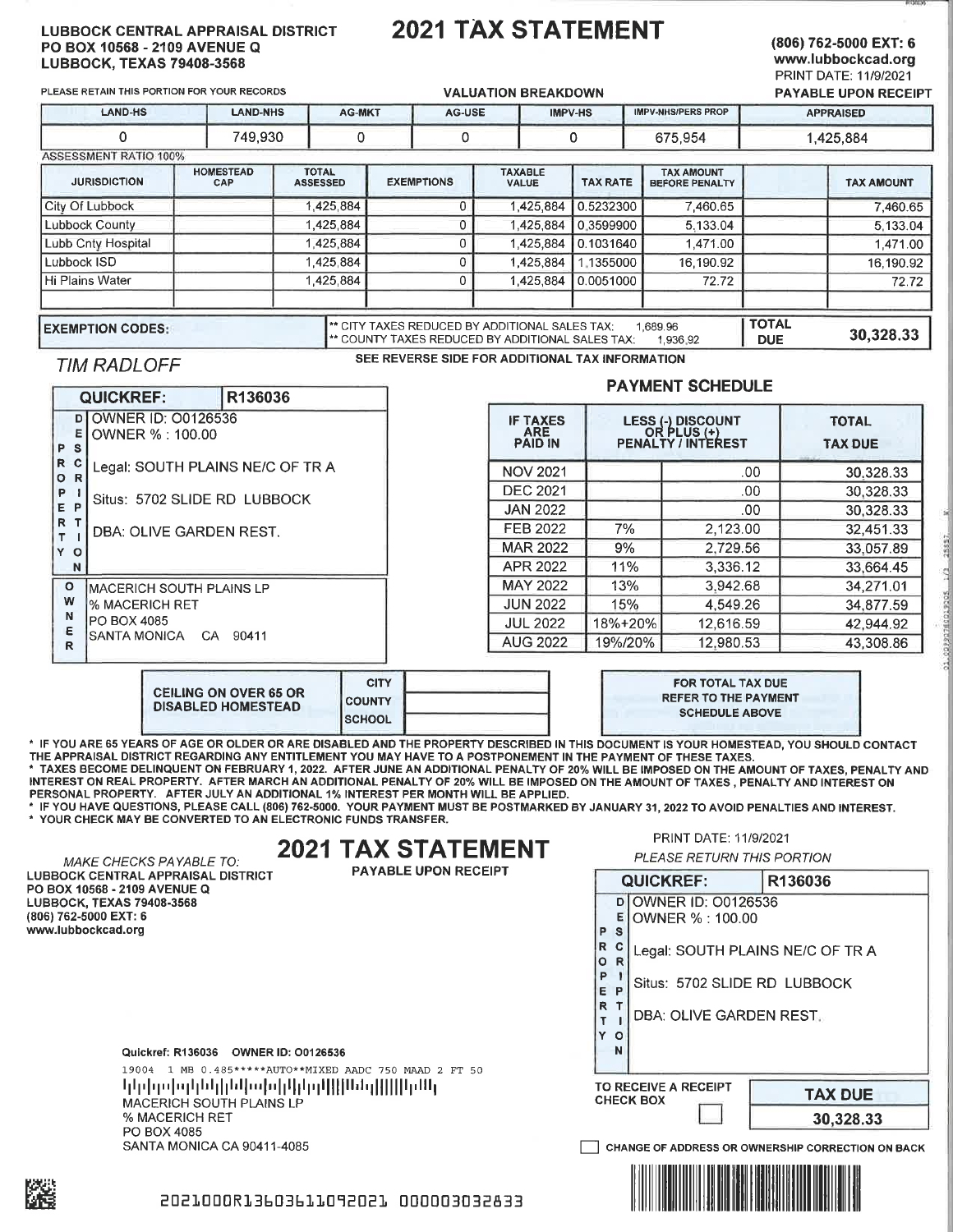R110559

% GARY MOORE 109 W 4TH ST

MACERICH SOUTH PLAINS LP DBA PREMIERE CINEMAS

BIG SPRING, TX 79720-2514

# **2021 Tax Statement**

| <b>Date</b>                                                            | QuickRef ID                          |  |  |
|------------------------------------------------------------------------|--------------------------------------|--|--|
| 12/23/2021                                                             | R110559                              |  |  |
| <b>CAD ID</b>                                                          | <b>Owner ID</b>                      |  |  |
|                                                                        | O0229151                             |  |  |
| <b>Property Description</b>                                            |                                      |  |  |
| Legal<br>BUILDING ONLY SOUTH PLAINS TR A & B<br><b>I FSS W5 57 ACS</b> |                                      |  |  |
| <b>Property Location</b><br>6002 SLIDE RD LUBBOCK TX 79414             |                                      |  |  |
|                                                                        | Property ID: R804700-00000-00011-100 |  |  |



# County Taxes Reduced By Additional Sales Tax 5,338.51 City Taxes Reduced By Additional Sales Tax 4,657.84

| <b>Property Values</b> |           |                 | <b>Tax Breakdown</b> |                 |                   |                |           |                   |                |
|------------------------|-----------|-----------------|----------------------|-----------------|-------------------|----------------|-----------|-------------------|----------------|
| Land                   |           | <b>Tax Year</b> | <b>Taxing Unit</b>   | <b>Tax Rate</b> | <b>Exemptions</b> | <b>Taxable</b> | Tax       | <b>Tax Paid</b>   | <b>Tax Due</b> |
| <b>Improvement</b>     | 3,930,000 |                 | 2021 City Of Lubbock | 0.523230        | 01                | 3,930,000      | 20.562.94 | 0.001             | 20,562.94      |
| <b>AG Market</b>       |           | 2021            | Hi Plains Water      | 0.005100        | 01                | 3,930,000      | 200.43    | 0.00              | 200.43         |
| <b>AG Use</b>          |           | 2021            | Lubb Cnty Hospital   | 0.103164        | 01                | 3,930,000      | 4.054.35  | 0.00              | 4,054.35       |
| Timber Market          |           | 2021            | Lubbock County       | 0.359990        | 01                | 3,930,000      | 14.147.61 | 0.00              | 14, 147.61     |
| Timber Use             |           | 2021            | Lubbock ISD          | .135500         | 01                | 3,930,000      | 44,625.15 | 0.00 <sub>1</sub> | 44,625.15      |
| <b>Cap Adjustment</b>  |           |                 |                      | <b>TOTAL</b>    |                   |                | 83.590.48 | 0.00              | See TOTAL DUE  |
| Assessed               | 3,930,000 |                 |                      |                 |                   |                |           |                   |                |

| Pay by          | %       | <b>P&amp;I</b> | <b>Total Due</b> |
|-----------------|---------|----------------|------------------|
| Dec 2021        |         | 0.00           | 83,590.48        |
| <b>Jan 2022</b> |         | 0.00           | 83.590.48        |
| <b>Feb 2022</b> | 7%      | 5.851.33       | 89.441.81        |
| <b>Mar 2022</b> | 9%      | 7.523.14       | 91.113.62        |
| Apr 2022        | 11%     | 9.194.95       | 92,785.43        |
| May 2022        | 13%     | 10.866.78      | 94.457.26        |
| <b>Jun 2022</b> | 15%     | 12,538.58      | 96,129.06        |
| <b>Jul 2022</b> | 18%+20% | 34.773.64      | 118.364.12       |
| Aug 2022        | 19%+20% | 35.776.70      | 119.367.18       |
| Sep 2022        | 20%+20% | 36.779.81      | 120.370.29       |

IF YOU ARE 65 YEARS OF AGE OR OLDER OR ARE DISABLED, AND YOU OCCUPY THE PROPERTY DESCRIBED IN THIS DOCUMENT AS YOUR RESIDENCE HOMESTEAD, YOU SHOULD CONTACT THE APPRAISAL DISTRICT REGARDING ANY ENTITLEMENT YOU MAY HAVE TO A POSTPONEMENT IN THE PAYMENT OF THESE TAXES

## 83,590.48 **TOTAL DUE IF PAID BY December 31, 2021**

| <b>Property ID</b>             |
|--------------------------------|
| R110559                        |
| <b>Owner ID</b>                |
| 00229151                       |
| <b>Property Location</b>       |
| 6002 SLIDE RD LUBBOCK TX 79414 |

R110559 MACERICH SOUTH PLAINS LP DBA PREMIERE CINEMAS % GARY MOORE 109 W 4TH ST BIG SPRING, TX 79720-2514

Make check payable to: Lubbock Central Appraisal District 2109 Ave Q PO Box 10568 Lubbock, TX 79408-3568 806-762-5000 x6

---------detach and return bottom portion with payment ----





\*%000001085956C0000125360\*

## 2021000R110559000008359048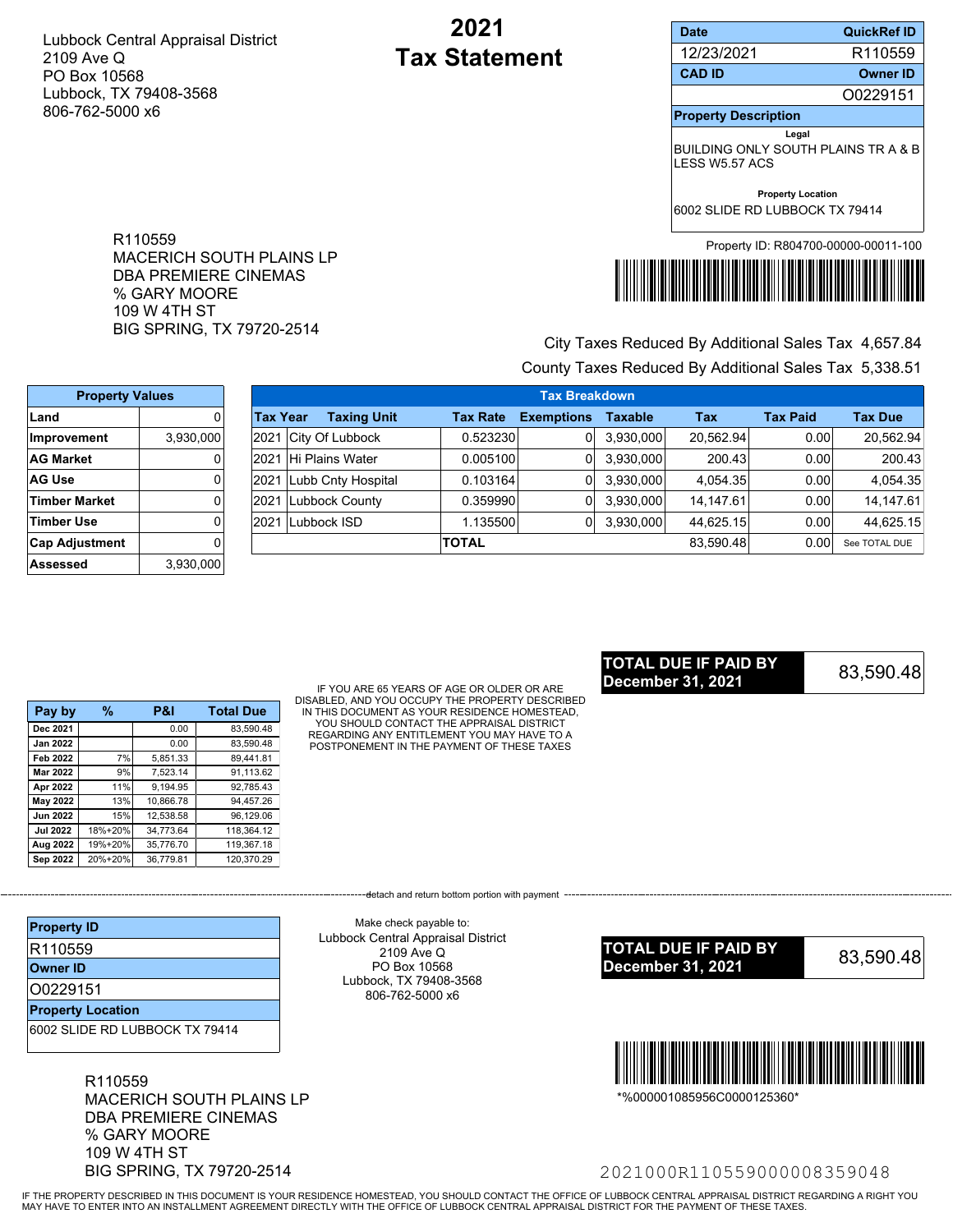#### **LUBBOCK CENTRAL APPRAISAL DISTRICT** PO BOX 10568 - 2109 AVENUE Q **LUBBOCK, TEXAS 79408-3568**

# **2021 TAX STATEMENT**

## (806) 762-5000 EXT: 6 www.lubbockcad.org PRINT DATE: 11/9/2021

R47892

PLEASE RETAIN THIS PORTION FOR YOUR RECORDS

#### **VALUATION BREAKDOWN** PAYABLE UPON RECEIPT **IMPV-NHS/PERS PROP APPRAISED LAND-HS LAND-NHS AG-MKT** AG-USF **IMPV-HS**  $\overline{0}$ 2,722,500  $\overline{0}$  $\mathsf 0$ 0 5,901,551 8,624,051 **ASSESSMENT RATIO 100% HOMESTEAD TOTAL** TAXABLE **TAX AMOUNT EXEMPTIONS JURISDICTION** ASSESSED **TAX RATE BEFORE PENALTY TAX AMOUNT** CAP **VALUE** 8,624,051  $\overline{0}$ 8,624,051 0.5232300 45.123.62 45,123.62 City Of Lubbock 8,624,051  $\pmb{0}$ 8,624,051 0.3599900 31,045.73 31,045.73 **Lubbock County**  $\overline{0}$ 8,624,051 8,624,051 0.1031640 8,896.92 8,896.92 Lubb Cnty Hospital Lubbock ISD 8,624,051  $\mathbf 0$ 8,624,051 1.1355000 97,926.10 97,926.10 8,624,051  $\overline{0}$ 8,624,051 0.0051000 439.83 439.83 Hi Plains Water **TOTAL** \*\* CITY TAXES REDUCED BY ADDITIONAL SALES TAX: **EXEMPTION CODES:** 10,221.23 183,432.20 \*\* COUNTY TAXES REDUCED BY ADDITIONAL SALES TAX: 11,714.91 **DUE**

## **TIM RADLOFF**

#### SEE REVERSE SIDE FOR ADDITIONAL TAX INFORMATION

|                | <b>QUICKREF:</b>                                 | R47892                                |                 |                               |         | <b>PAYMENT SCHEDULE</b>                                       |                                |
|----------------|--------------------------------------------------|---------------------------------------|-----------------|-------------------------------|---------|---------------------------------------------------------------|--------------------------------|
| Е.<br>P<br>S   | <b>DI OWNER ID: 00381625</b><br>OWNER % : 100.00 |                                       | <b>PAID IN</b>  | <b>IF TAXES</b><br><b>ARE</b> |         | LESS (-) DISCOUNT<br>OR PLUS (+)<br><b>PENALTY / INTEREST</b> | <b>TOTAL</b><br><b>TAX DUE</b> |
| R.<br>o        |                                                  | Legal: SOUTH PLAINS W5.57ACS OF TR A& | <b>NOV 2021</b> |                               |         | .00                                                           | 183,432.20                     |
| P              | IE6.93ACS OF TR B                                |                                       | <b>DEC 2021</b> |                               |         | .00                                                           | 183.432.20                     |
| E.             | Situs: 6002 SLIDE RD LUBBOCK                     |                                       | <b>JAN 2022</b> |                               |         | .00                                                           | 183,432.20                     |
| R              |                                                  |                                       | <b>FEB 2022</b> |                               | 7%      | 12.840.28                                                     | 196,272.48                     |
| Y.<br>$\Omega$ | <b>DBA: SEARS</b>                                |                                       | <b>MAR 2022</b> |                               | 9%      | 16,508.91                                                     | 199,941.11                     |
| N              |                                                  |                                       | APR 2022        |                               | 11%     | 20,177.53                                                     | 203,609.73                     |
| $\circ$        |                                                  | MACERICH SOUTH PLAINS ADJACENT LLC    | <b>MAY 2022</b> |                               | 13%     | 23.846.16                                                     | 207,278.36                     |
| W              | C/O THE MACERICH CO                              |                                       | <b>JUN 2022</b> |                               | 15%     | 27,514.82                                                     | 210,947.02                     |
| N              | 401 WILSHIRE BLVD                                |                                       | <b>JUL 2022</b> |                               | 18%+20% | 76,307.81                                                     | 259.740.01                     |
| R              | SUITE 700                                        |                                       | <b>AUG 2022</b> |                               | 19%/20% | 78,508.98                                                     | 261,941.18                     |
|                | SANTA MONICA CA 90401                            | <b>OITY</b>                           |                 |                               |         | <b>COD TOTAL TAY DUE</b>                                      |                                |

|                                                           | <b>CITY</b>     |  |
|-----------------------------------------------------------|-----------------|--|
| <b>CEILING ON OVER 65 OR</b><br><b>DISABLED HOMESTEAD</b> | <b>I COUNTY</b> |  |
|                                                           | <b>ISCHOOL</b>  |  |

\* IF YOU ARE 65 YEARS OF AGE OR OLDER OR ARE DISABLED AND THE PROPERTY DESCRIBED IN THIS DOCUMENT IS YOUR HOMESTEAD, YOU SHOULD CONTACT THE APPRAISAL DISTRICT REGARDING ANY ENTITLEMENT YOU MAY HAVE TO A POSTPONEMENT IN THE PAYMENT OF THESE TAXES.

TAXES BECOME DELINQUENT ON FEBRUARY 1, 2022. AFTER JUNE AN ADDITIONAL PENALTY OF 20% WILL BE IMPOSED ON THE AMOUNT OF TAXES, PENALTY AND INTEREST ON REAL PROPERTY. AFTER MARCH AN ADDITIONAL PENALTY OF 20% WILL BE IMPOSED ON THE AMOUNT OF TAXES, PENALTY AND INTEREST ON PERSONAL PROPERTY. AFTER JULY AN ADDITIONAL 1% INTEREST PER MONTH WILL BE APPLIED.

\* IF YOU HAVE QUESTIONS, PLEASE CALL (806) 762-5000. YOUR PAYMENT MUST BE POSTMARKED BY JANUARY 31, 2022 TO AVOID PENALTIES AND INTEREST. \* YOUR CHECK MAY BE CONVERTED TO AN ELECTRONIC FUNDS TRANSFER.

# **2021 TAX STATEMENT**

**MAKE CHECKS PAYABLE TO:** LUBBOCK CENTRAL APPRAISAL DISTRICT PO BOX 10568 - 2109 AVENUE Q LUBBOCK, TEXAS 79408-3568 (806) 762-5000 EXT: 6 www.lubbockcad.org

**PAYABLE UPON RECEIPT** 

Quickref: R47892 OWNER ID: 00381625

19000 1 MB 0.485\*\*\*\*\*AUTO\*\*MIXED AADC 750 MAAD 2 FT 50 կվորվվկիզգլվկցմոլվըթկվիմկվկվվիկմկնվվմ MACERICH SOUTH PLAINS ADJACENT LLC C/O THE MACERICH CO 401 WILSHIRE BLVD SUITE 700 SANTA MONICA CA 90401-1416

| P            | Е<br>S      | OWNER % : 100.00                                          |
|--------------|-------------|-----------------------------------------------------------|
| R<br>$\circ$ | $\mathbf C$ | Legal: SOUTH PLAINS W5.57ACS OF TR A8<br>E6.93ACS OF TR B |
| E<br>R       | P           | Situs: 6002 SLIDE RD LUBBOCK                              |
|              | О<br>N      | <b>DBA: SEARS</b>                                         |
|              |             | TO RECEIVE A RECEIPT<br><b>TAX DUE</b>                    |
|              |             | <b>CHECK BOX</b><br>183.432.20                            |

R47892

**REFER TO THE PAYMENT SCHEDULE ABOVE** 

PRINT DATE: 11/9/2021

**QUICKREF:** 

D OWNER ID: 00381625

PLEASE RETURN THIS PORTION

CHANGE OF ADDRESS OR OWNERSHIP CORRECTION ON BACK



20210000R4789211092021 000018343220

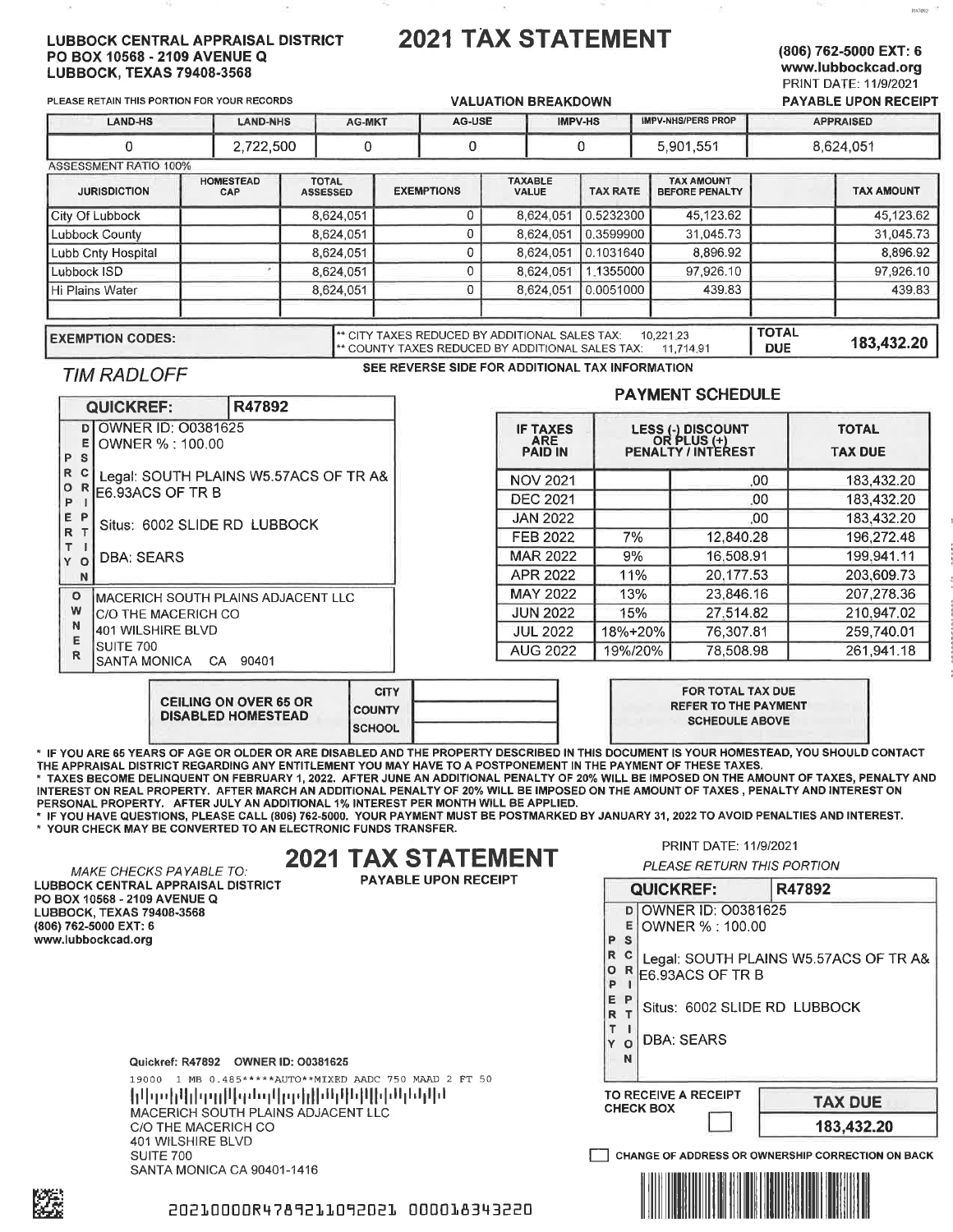R43108

MACERICH SOUTH PLAINS LP

SANTA MONICA, CA 90411

% MACERICH RET PO BOX 4085

# **2019 Tax Statement**

| <b>Date</b>                                                   | <b>QuickRef ID</b>                   |  |  |  |
|---------------------------------------------------------------|--------------------------------------|--|--|--|
| 6/8/2022                                                      | R43108                               |  |  |  |
| <b>CAD ID</b>                                                 | <b>Owner ID</b>                      |  |  |  |
|                                                               | O0126536                             |  |  |  |
| <b>Property Description</b>                                   |                                      |  |  |  |
| Legal                                                         |                                      |  |  |  |
| BUILDING ONLY SOUTH PLAINS TR A & B<br><b>I FSS W5 57 ACS</b> |                                      |  |  |  |
| <b>Property Location</b>                                      |                                      |  |  |  |
| 6002 SLIDE RD LUBBOCK TX 79414                                |                                      |  |  |  |
|                                                               | Property ID: R804700-00000-00011-200 |  |  |  |



# County Taxes Reduced By Additional Sales Tax 2,574.71 City Taxes Reduced By Additional Sales Tax 2,317.16

| <b>Property Values</b> |  |                 | <b>Tax Breakdown</b> |                         |                 |                   |                |           |                 |                |
|------------------------|--|-----------------|----------------------|-------------------------|-----------------|-------------------|----------------|-----------|-----------------|----------------|
| Land                   |  | <b>Tax Year</b> |                      | <b>Taxing Unit</b>      | <b>Tax Rate</b> | <b>Exemptions</b> | <b>Taxable</b> | Tax       | <b>Tax Paid</b> | <b>Tax Due</b> |
| Improvement            |  |                 |                      | 2019 City Of Lubbock    | 0.558020        | 01                | ,885,406       | 10.520.94 | 10,520.94       | 0.00           |
| <b>AG Market</b>       |  |                 |                      | 2019 Hi Plains Water    | 0.006300        | 01                | 885,406.       | 118.78    | 118.78          | 0.00           |
| <b>AG Use</b>          |  |                 |                      | 2019 Lubb Cnty Hospital | 0.105186        | 01                | 885,406.       | 1.983.18  | 1.983.18        | 0.00           |
| <b>Timber Market</b>   |  |                 |                      | 2019 Lubbock County     | 0.339978        |                   | 885,406.       | 6,409.96  | 6.409.96        | 0.00           |
| <b>Timber Use</b>      |  |                 |                      | 2019 Lubbock ISD        | .165000         |                   | ,885,406       | 21.964.98 | 21.964.98       | 0.00           |
| <b>Cap Adjustment</b>  |  |                 |                      |                         | <b>TOTAL</b>    |                   |                | 40.997.84 | 40.997.84       | See TOTAL DUE  |
| Assessed               |  |                 |                      |                         |                 |                   |                |           |                 |                |

| Pay by          | % | P&I  | <b>Total Due</b> |
|-----------------|---|------|------------------|
| <b>Jun 2022</b> |   | 0.00 | 0.00             |
| <b>Jul 2022</b> |   | 0.00 | 0.00             |
| Aug 2022        |   | 0.00 | 0.00             |
| Sep 2022        |   | 0.00 | 0.00             |
| Oct 2022        |   | 0.00 | 0.00             |
| <b>Nov 2022</b> |   | 0.00 | 0.00             |
| Dec 2022        |   | 0.00 | 0.00             |
| <b>Jan 2023</b> |   | 0.00 | 0.00             |
| Feb 2023        |   | 0.00 | 0.00             |
| Mar 2023        |   | 0.00 | 0.00             |

IF YOU ARE 65 YEARS OF AGE OR OLDER OR ARE DISABLED, AND YOU OCCUPY THE PROPERTY DESCRIBED IN THIS DOCUMENT AS YOUR RESIDENCE HOMESTEAD, YOU SHOULD CONTACT THE APPRAISAL DISTRICT REGARDING ANY ENTITLEMENT YOU MAY HAVE TO A POSTPONEMENT IN THE PAYMENT OF THESE TAXES

---------detach and return bottom portion with payment ----

### 0.00 **TOTAL DUE IF PAID BY June 30, 2022**

| <b>Property ID</b>             |
|--------------------------------|
| R43108                         |
| <b>Owner ID</b>                |
| 00126536                       |
| <b>Property Location</b>       |
| 6002 SLIDE RD LUBBOCK TX 79414 |

R43108 MACERICH SOUTH PLAINS LP % MACERICH RET PO BOX 4085 SANTA MONICA, CA 90411

Make check payable to: Lubbock Central Appraisal District 2109 Ave Q PO Box 10568 Lubbock, TX 79408-3568 806-762-5000 x6





\*%000001464426C0000122374\*

## 20190000R43108000000000000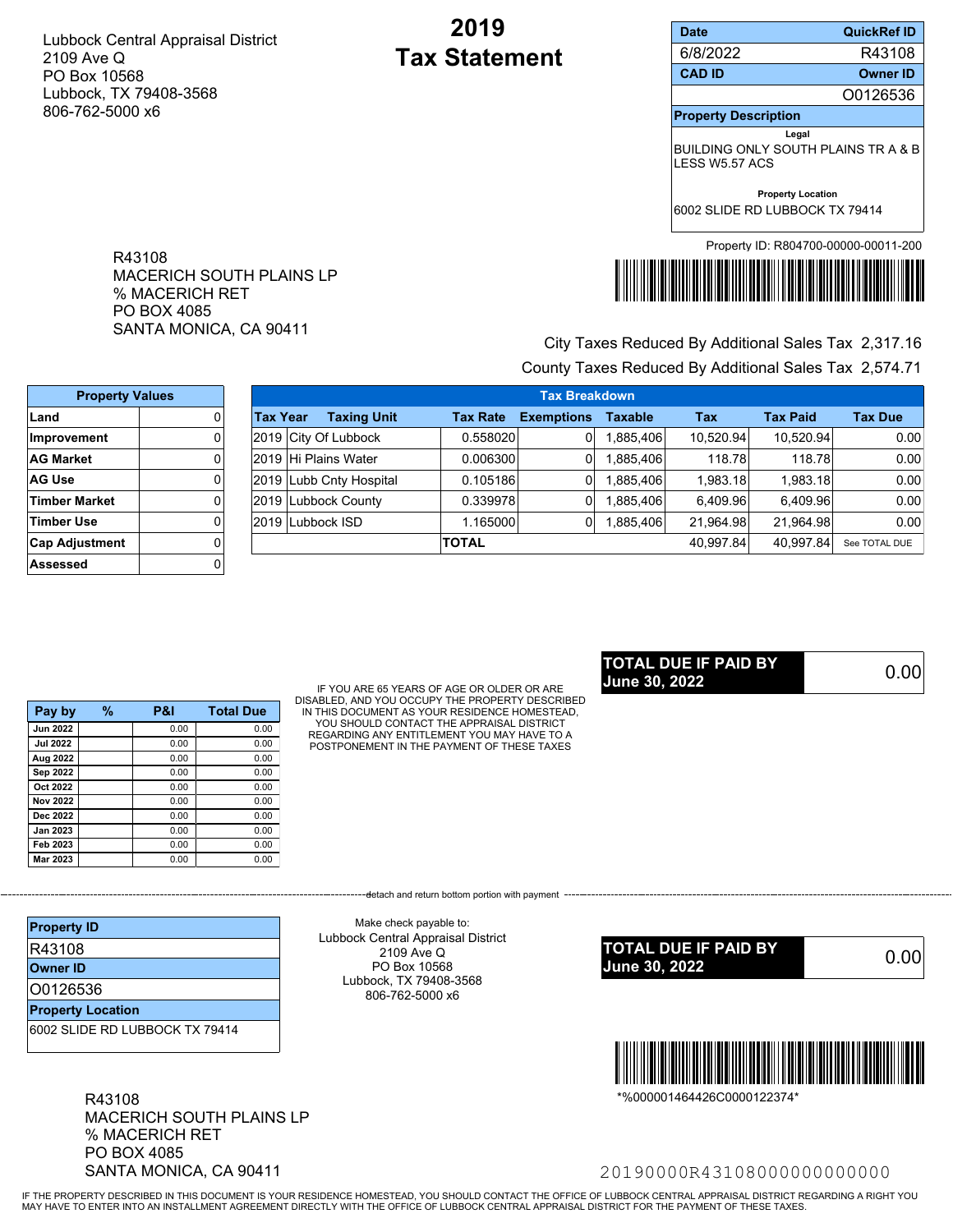R43108

MACERICH SOUTH PLAINS LP

SANTA MONICA, CA 90411

% MACERICH RET PO BOX 4085

# **2020 Tax Statement**

| <b>Date</b>                    | <b>QuickRef ID</b>                   |
|--------------------------------|--------------------------------------|
| 6/8/2022                       | R43108                               |
| <b>CAD ID</b>                  | <b>Owner ID</b>                      |
|                                | O0126536                             |
| <b>Property Description</b>    |                                      |
|                                | Legal                                |
| <b>I FSS W5 57 ACS</b>         | BUILDING ONLY SOUTH PLAINS TR A & B  |
|                                | <b>Property Location</b>             |
| 6002 SLIDE RD LUBBOCK TX 79414 |                                      |
|                                | Property ID: R804700-00000-00011-200 |



# County Taxes Reduced By Additional Sales Tax 2,522.48 City Taxes Reduced By Additional Sales Tax 2,266.82

| <b>Property Values</b> |                 | <b>Tax Breakdown</b>    |                 |                   |                |           |                 |                |
|------------------------|-----------------|-------------------------|-----------------|-------------------|----------------|-----------|-----------------|----------------|
| Land                   | <b>Tax Year</b> | <b>Taxing Unit</b>      | <b>Tax Rate</b> | <b>Exemptions</b> | <b>Taxable</b> | Tax       | <b>Tax Paid</b> | <b>Tax Due</b> |
| ∣Improvement           |                 | 2020 City Of Lubbock    | 0.541573        | 0                 | ,885,406       | 10.210.85 | 10.210.85       | 0.00           |
| <b>AG Market</b>       |                 | 2020 Hi Plains Water    | 0.005500        | $\Omega$          | ,885,406       | 103.70    | 103.70          | 0.00           |
| <b>AG Use</b>          |                 | 2020 Lubb Cnty Hospital | 0.103164        |                   | 885,406        | 1.945.06  | 1.945.06        | 0.00           |
| <b>Timber Market</b>   |                 | 2020 Lubbock County     | 0.339978        |                   | ,885,406       | 6.409.97  | 6.409.97        | 0.00           |
| <b>Timber Use</b>      |                 | 2020 Lubbock ISD        | 1.151400        |                   | ,885,406       | 21,708.56 | 21.708.56       | 0.00           |
| <b>Cap Adjustment</b>  |                 |                         | <b>TOTAL</b>    |                   |                | 40,378.14 | 40.378.14       | See TOTAL DUE  |
| Assessed               |                 |                         |                 |                   |                |           |                 |                |

| Pay by          | % | P&I  | <b>Total Due</b> |
|-----------------|---|------|------------------|
| <b>Jun 2022</b> |   | 0.00 | 0.00             |
| <b>Jul 2022</b> |   | 0.00 | 0.00             |
| Aug 2022        |   | 0.00 | 0.00             |
| Sep 2022        |   | 0.00 | 0.00             |
| Oct 2022        |   | 0.00 | 0.00             |
| <b>Nov 2022</b> |   | 0.00 | 0.00             |
| Dec 2022        |   | 0.00 | 0.00             |
| <b>Jan 2023</b> |   | 0.00 | 0.00             |
| Feb 2023        |   | 0.00 | 0.00             |
| Mar 2023        |   | 0.00 | 0.00             |

IF YOU ARE 65 YEARS OF AGE OR OLDER OR ARE DISABLED, AND YOU OCCUPY THE PROPERTY DESCRIBED IN THIS DOCUMENT AS YOUR RESIDENCE HOMESTEAD, YOU SHOULD CONTACT THE APPRAISAL DISTRICT REGARDING ANY ENTITLEMENT YOU MAY HAVE TO A POSTPONEMENT IN THE PAYMENT OF THESE TAXES

--------detach and return bottom portion with payment ----

Make check payable to: Lubbock Central Appraisal District 2109 Ave Q PO Box 10568 Lubbock, TX 79408-3568 806-762-5000 x6

### 0.00 **TOTAL DUE IF PAID BY June 30, 2022**

**June 30, 2022**

| <b>Property ID</b>             |
|--------------------------------|
| R43108                         |
| <b>Owner ID</b>                |
| 00126536                       |
| <b>Property Location</b>       |
| 6002 SLIDE RD LUBBOCK TX 79414 |

R43108 MACERICH SOUTH PLAINS LP % MACERICH RET PO BOX 4085 SANTA MONICA, CA 90411

## 20200000R43108000000000000

\*%000001464426C0000122626\*

0.00 **TOTAL DUE IF PAID BY**

<u> Tanzania (h. 1888).</u>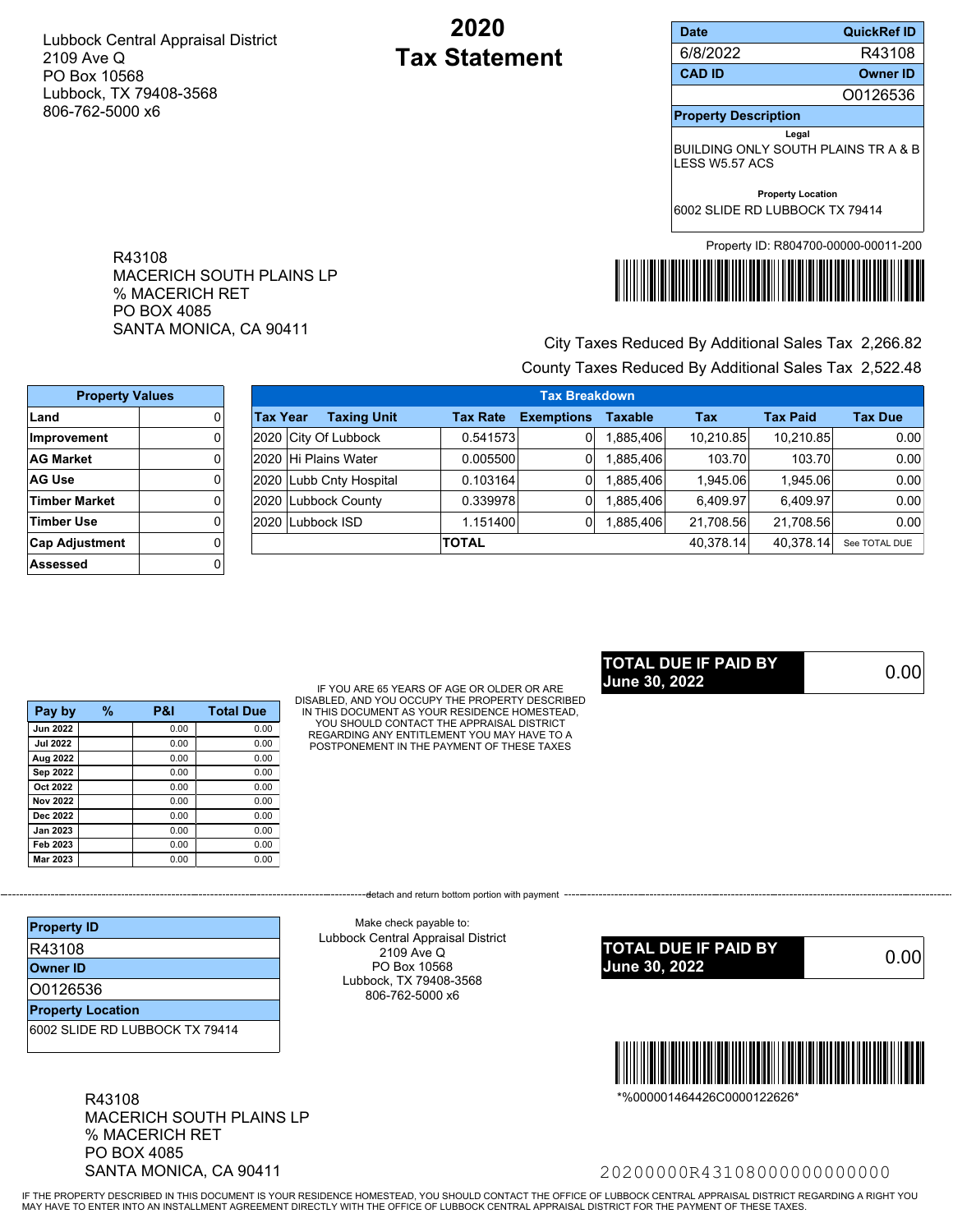R43108

MACERICH SOUTH PLAINS LP

SANTA MONICA, CA 90411

% MACERICH RET PO BOX 4085

# **2021 Tax Statement**

| <b>Date</b>                                                            | <b>QuickRef ID</b>                   |  |  |
|------------------------------------------------------------------------|--------------------------------------|--|--|
| 12/23/2021                                                             | R43108                               |  |  |
| <b>CAD ID</b>                                                          | <b>Owner ID</b>                      |  |  |
|                                                                        | O0126536                             |  |  |
| <b>Property Description</b>                                            |                                      |  |  |
| Legal<br>BUILDING ONLY SOUTH PLAINS TR A & B<br><b>I FSS W5 57 ACS</b> |                                      |  |  |
| 6002 SLIDE RD LUBBOCK TX 79414                                         | <b>Property Location</b>             |  |  |
|                                                                        | Property ID: R804700-00000-00011-200 |  |  |



# County Taxes Reduced By Additional Sales Tax 3,709.53 City Taxes Reduced By Additional Sales Tax 3,236.55

| <b>Property Values</b> |           |           | <b>Tax Breakdown</b> |                 |                   |                |           |                 |                |
|------------------------|-----------|-----------|----------------------|-----------------|-------------------|----------------|-----------|-----------------|----------------|
| Land                   |           | ∣Tax Year | <b>Taxing Unit</b>   | <b>Tax Rate</b> | <b>Exemptions</b> | <b>Taxable</b> | Tax       | <b>Tax Paid</b> | <b>Tax Due</b> |
| ∣Improvement           | 2,730,808 | 2021      | City Of Lubbock      | 0.523230        |                   | 2,730,808      | 14.288.40 | 0.00            | 14,288.40      |
| <b>AG Market</b>       | 01        | 2021      | Hi Plains Water      | 0.005100        |                   | 2,730,808      | 139.27    | 0.00            | 139.27         |
| <b>AG Use</b>          | 01        | 2021      | Lubb Cnty Hospital   | 0.103164        |                   | 2,730,808      | 2.817.21  | 0.00            | 2.817.21       |
| <b>Timber Market</b>   | 01        | 2021      | Lubbock County       | 0.359990        |                   | 2.730.808      | 9.830.64  | 0.00            | 9,830.64       |
| <b>Timber Use</b>      |           | 2021      | Lubbock ISD          | .135500         | 0                 | 2,730,808      | 31,008.32 | 0.001           | 31,008.32      |
| <b>Cap Adjustment</b>  | Οl        |           |                      | <b>TOTAL</b>    |                   |                | 58.083.84 | 0.001           | See TOTAL DUE  |
| Assessed               | 2,730,808 |           |                      |                 |                   |                |           |                 |                |

| Pay by          | %       | P&I       | <b>Total Due</b> |
|-----------------|---------|-----------|------------------|
| Dec 2021        |         | 0.00      | 58.083.84        |
| <b>Jan 2022</b> |         | 0.00      | 58.083.84        |
| Feb 2022        | 7%      | 4.065.84  | 62.149.68        |
| <b>Mar 2022</b> | 9%      | 5.227.55  | 63.311.39        |
| Apr 2022        | 11%     | 6,389.23  | 64,473.07        |
| May 2022        | 13%     | 7.550.92  | 65.634.76        |
| <b>Jun 2022</b> | 15%     | 8.712.58  | 66,796.42        |
| <b>Jul 2022</b> | 18%+20% | 24,162.87 | 82.246.71        |
| Aug 2022        | 19%+20% | 24.859.91 | 82.943.75        |
| Sep 2022        | 20%+20% | 25.556.89 | 83.640.73        |

IF YOU ARE 65 YEARS OF AGE OR OLDER OR ARE DISABLED, AND YOU OCCUPY THE PROPERTY DESCRIBED IN THIS DOCUMENT AS YOUR RESIDENCE HOMESTEAD, YOU SHOULD CONTACT THE APPRAISAL DISTRICT REGARDING ANY ENTITLEMENT YOU MAY HAVE TO A POSTPONEMENT IN THE PAYMENT OF THESE TAXES

----------detach and return bottom portion with payment ----

## 58,083.84 **TOTAL DUE IF PAID BY December 31, 2021**

| <b>Property ID</b>             |  |
|--------------------------------|--|
| R43108                         |  |
| <b>Owner ID</b>                |  |
| 00126536                       |  |
| <b>Property Location</b>       |  |
| 6002 SLIDE RD LUBBOCK TX 79414 |  |

R43108 MACERICH SOUTH PLAINS LP % MACERICH RET PO BOX 4085 SANTA MONICA, CA 90411

Lubbock Central Appraisal District 2109 Ave Q PO Box 10568 Lubbock, TX 79408-3568 806-762-5000 x6

Make check payable to:





\*%000001464426C0000125361\*

## 20210000R43108000005808384